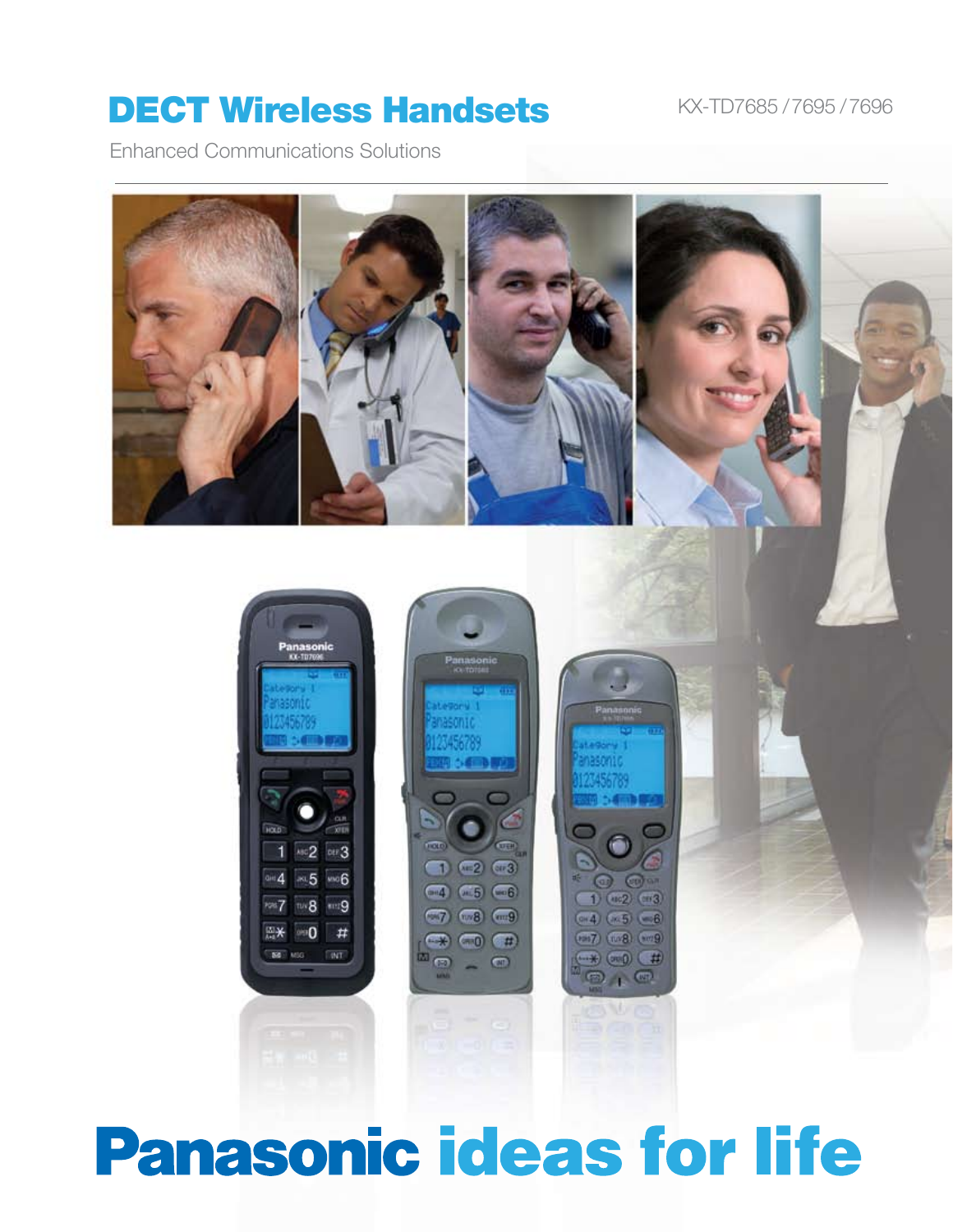

# Always available—wherever you go.

## **Enjoy superb mobility no matter where you work**

Whether it is in an office, factory, warehouse, supermarket, or other large facility. The Panasonic Multi-Cell DECT System keeps you in constant touch with colleagues and key customers even when you have to leave your work area. Elegant, compact and convenient, these high-performance telephones put a host of advanced communication technology at your fingertips.

### **The Panasonic DECT handsets are the wireless connection**

to your customers, colleagues as well as to your Panasonic Communication System. The KX-TD7685, the KX-TD7695 and the KX-TD7696 will give you the opportunity to use all features of your telecommunication system, no matter where you are.

# **Stay in touch with the features you need**

All Panasonic DECT handsets feature easy and intuitive operation. The large, clear display and graphical icon menu show a quick overview of

all system features. Whenever you get a call or touch a key, the LCD lights up in blue for easy visibility—even in the dark. Flexible keys let you quickly and conveniently access phone system features and handset functions. A graphical Feature Menu and a navigation joystick allow simple, easy access to the phone system's functions and features.

Customize your DECT handset with individual ringtones so you'll instantly know who's calling or to differentiate internal versus external calls or even an internal phone group. In mute mode, the 3-color LED will show you who's on the line. Just set up a different color for each incoming call.







Blue, Backlit Display Illuminated Keypad Easy Menu Operation LED Call Indicator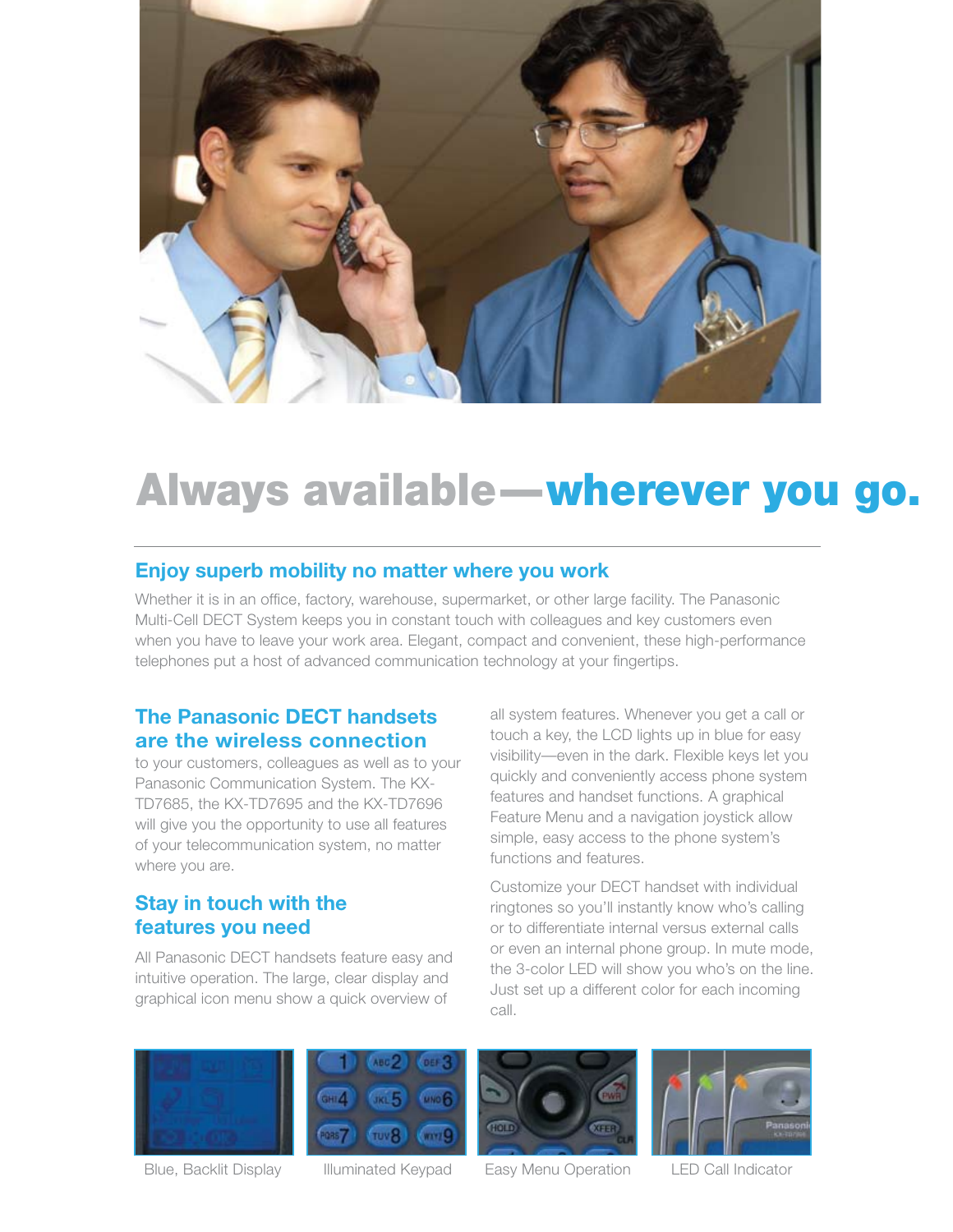

# Always stay connected.

### **The features & benefits of your desk phone—anywhere in the building**

Panasonic DECT mobile wireless handsets coupled with your Panasonic KX-TAW/TDA/TDE/NCP Communications Systems offer the ideal mobile communications solution. Depending on your system, you can have up to a maximum of 128 cell stations.

Big buildings are no longer a big problem. The system supports greater range with the use of multiple cell antennas, which automatically hand off calls from one station to the next as you move throughout your warehouse, plant, showroom or any large facility without the need for any special interface.

With Panasonic DECT, multi-system registration allows you to roam across up to 4 different phone systems with one wireless handset for maximum flexibility.



For more information, visit **Panasonic.com/ECS**

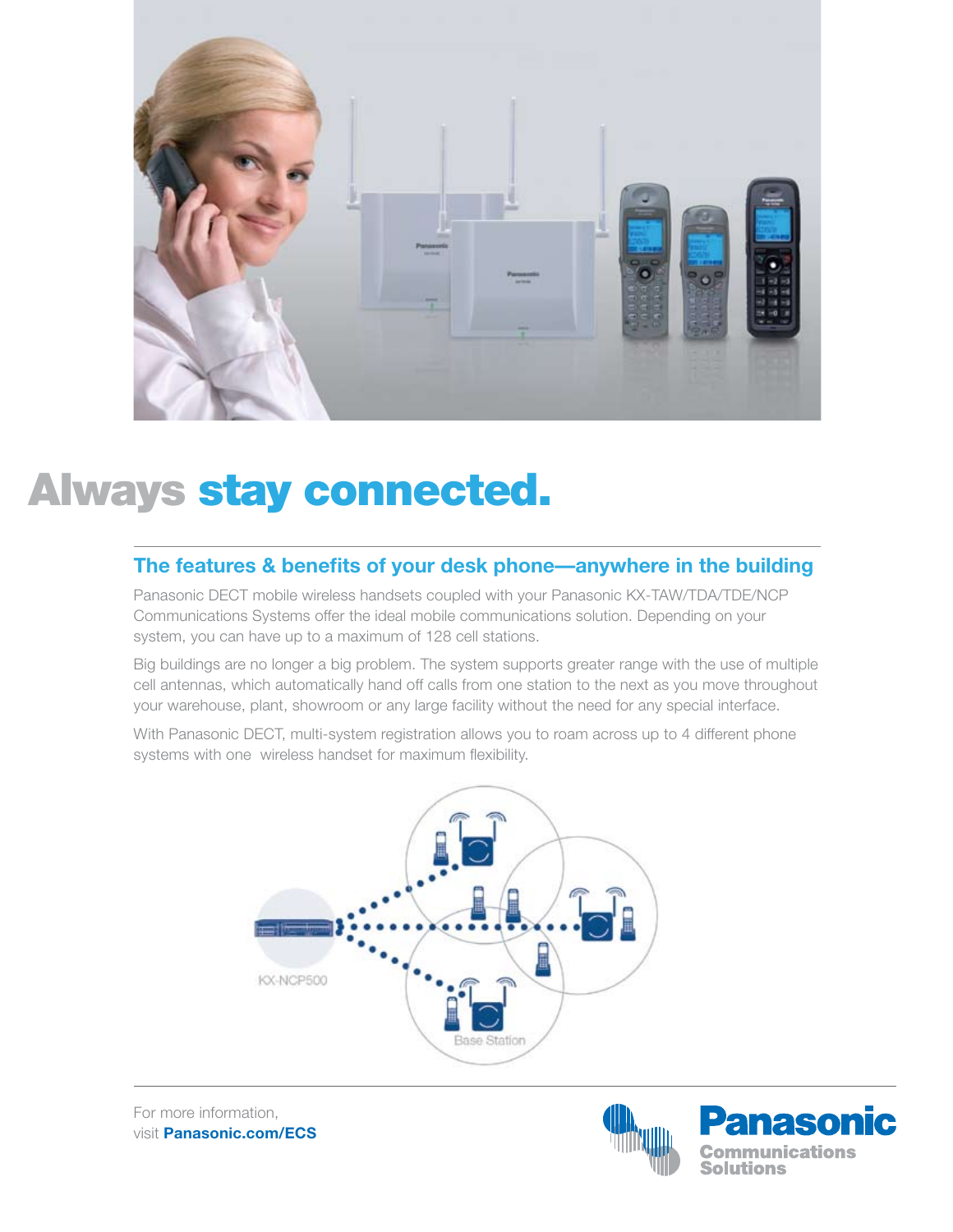

# Tough outside. Tech inside.

# **A rugged phone for tough environments**

The KX-TD7696 with its IP54 dust and splash resistance is the perfect communications companion when work takes you to the factory floor, warehouse or any challenging environment. Need a tough phone that lets you take along all the features of your desk phone? The KX-TD7696 just might be the perfect solution. Ideal for industrial, manufacturing, healthcare, retail and warehouse settings.

# **A tough exterior doesn't mean sacrificing features**

The KX-TD7696 boasts a large, 6-line, blue backlit LCD and includes all the features you'd expect such as Caller ID, personal and system speed dials, and a built-in 100-entry phone book and distinct ring/LED options. The handset includes an intuitive Graphical Icon Menu and dynamic Operation Guidance with Soft Keys and a Built-in Joystick.



Shock-Resistant, Ruggedized Design **Dust & Splash Resistant** 

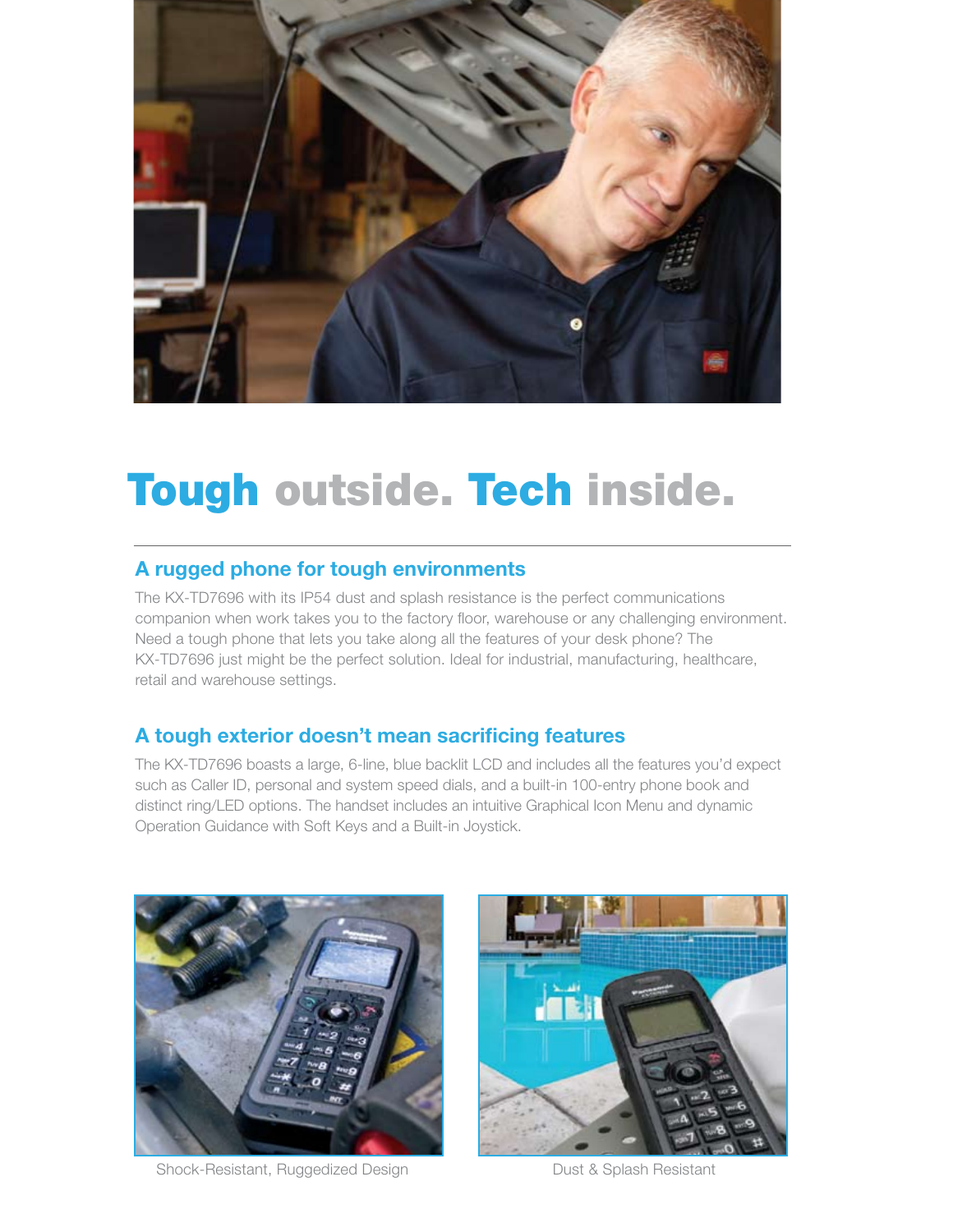### **Features that keep you connected**

- Blue Backlit Display Readable even in sunlight
- Illuminated Keypad Easy operation in all lighting conditions
- Easy Menu Navigation Joystick and large icons make single-handed operation a breeze
- Programmable Keys
- Personal Telephone Directory with up to 100 entries
- Access Company Directory with up to 1000 Entries on your Panasonic Communication System
- Built-in Speakerphone
- 3 Reminder Calls / Alarm Clock





**KX-TD7685** Standard Model

**KX-TD7695** Compact Model



### **Rugged exterior—smart interior**

- Dust and Splash Resistant
- Shock Resistant
- IP54 Compliant
- Blue Backlit Display Readable even in sunlight
- Illuminated Keypad Easy operation in all lighting conditions
- Easy Menu Navigation Joystick and large icons make single-handed operation a breeze
- Programmable Keys
- Personal Telephone Directory with up to 100 entries
- Built-in Speakerphone
- Access up to 1000 Directory Entries on your Panasonic Telecommunication System





**KX-TD7696** Ruggedized Model